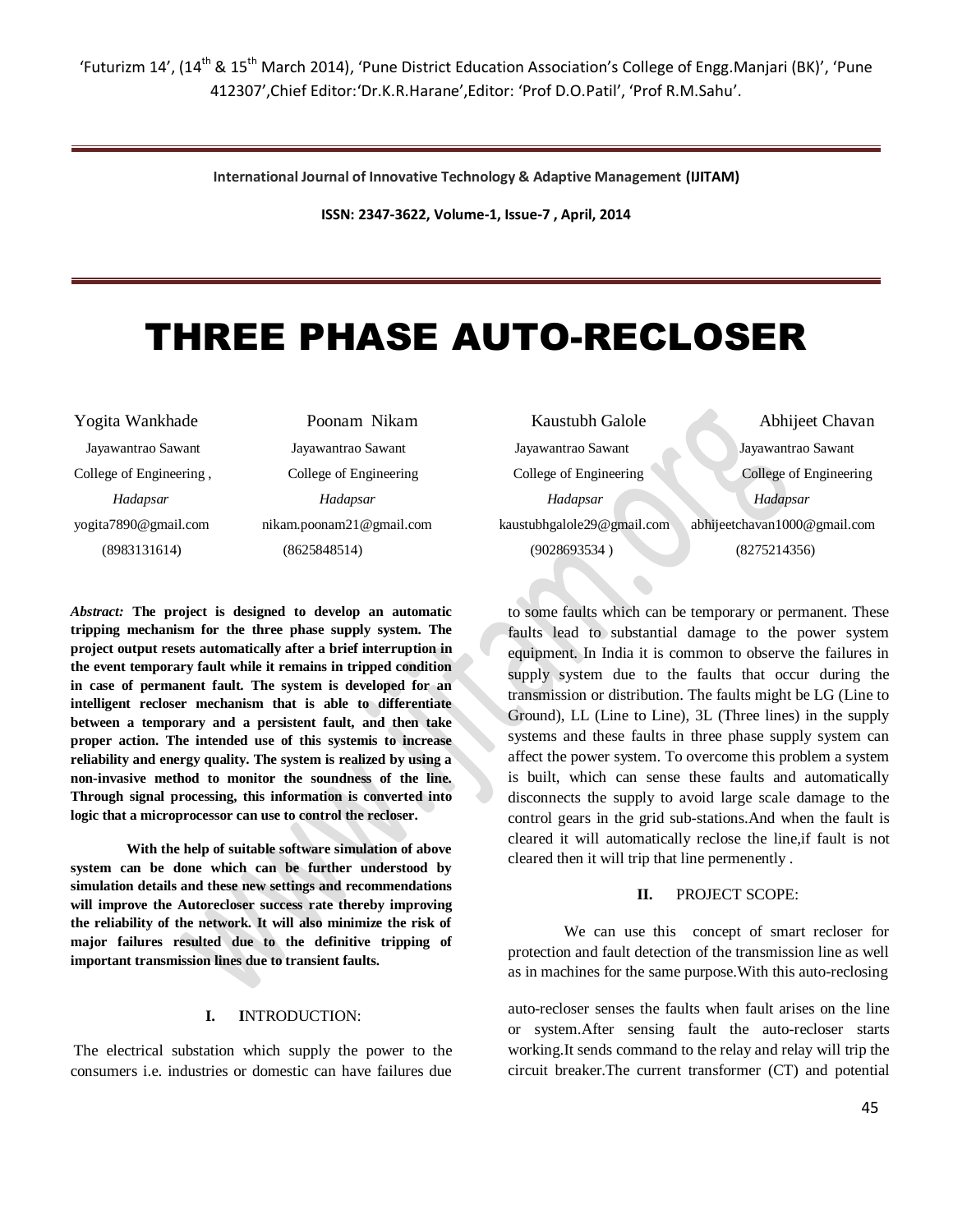**International Journal of Innovative Technology & Adaptive Management (IJITAM)**

**ISSN: 2347-3622, Volume-1, Issue-7 , April, 2014**

transformer (PT) are used to measure the current and voltage during fault.This CT and PT gives this current and voltage values to controller.It will activate its circuit and by using this controller will decides the type of fault,and by using timing circuitry it gives command to breaker either trip the circuit or reclose the line.

#### **III.** SYSTEM IMPLEMENTATION:

The smart reclosing system uses current transformer (CT) and potential transformer (PT) for sensing the values of current and voltage during fault condition.This values of CT and PT are then fed to controller and the trip circuit to detect the type of fault i.e. Line to Line fault,Three Line to Ground fault,Double Line to Ground fault,ect.

Also trip circuit will give the necesary command to the breaker if the fault is cleared then to reclose line as normal or if the fault is not cleared then to trip the line permenently. By using display we can observe the transient waveforms of the current and voltage before and after the fault and the respective type of fault.Suitable software is used for the simulaion of the circuit of this smart recloser.



# **Fig: Circuit Diagram**

#### **V.** PROTOTYPE

We developed a prototype to check the feasibility of this system. In prototype,the system will be equipped with a smart recloser and control mechanism.Controller will be controlling the opening and closings of breaker as per line parameters sensed by respective CT's and PT's in system.If the line parameters varies due to various faults on system controller will take respective action along with recloser openings to clear faults. If the fault is not cleared by recloser operation or it remains for long time indicating permanent fault it will disconnect the load permanently. The behavior of system and its various parameters along with graph will be checked on the Simulink model of the system

# **VI.** SIMULATION:

Simulation will be done by using suitable software. In which analysis of above mentioned system will be done to reduce the transients as less as possible.



**Fig:Simulation of smart recloser**

**VII.** RESULTS AND DISCUSSION